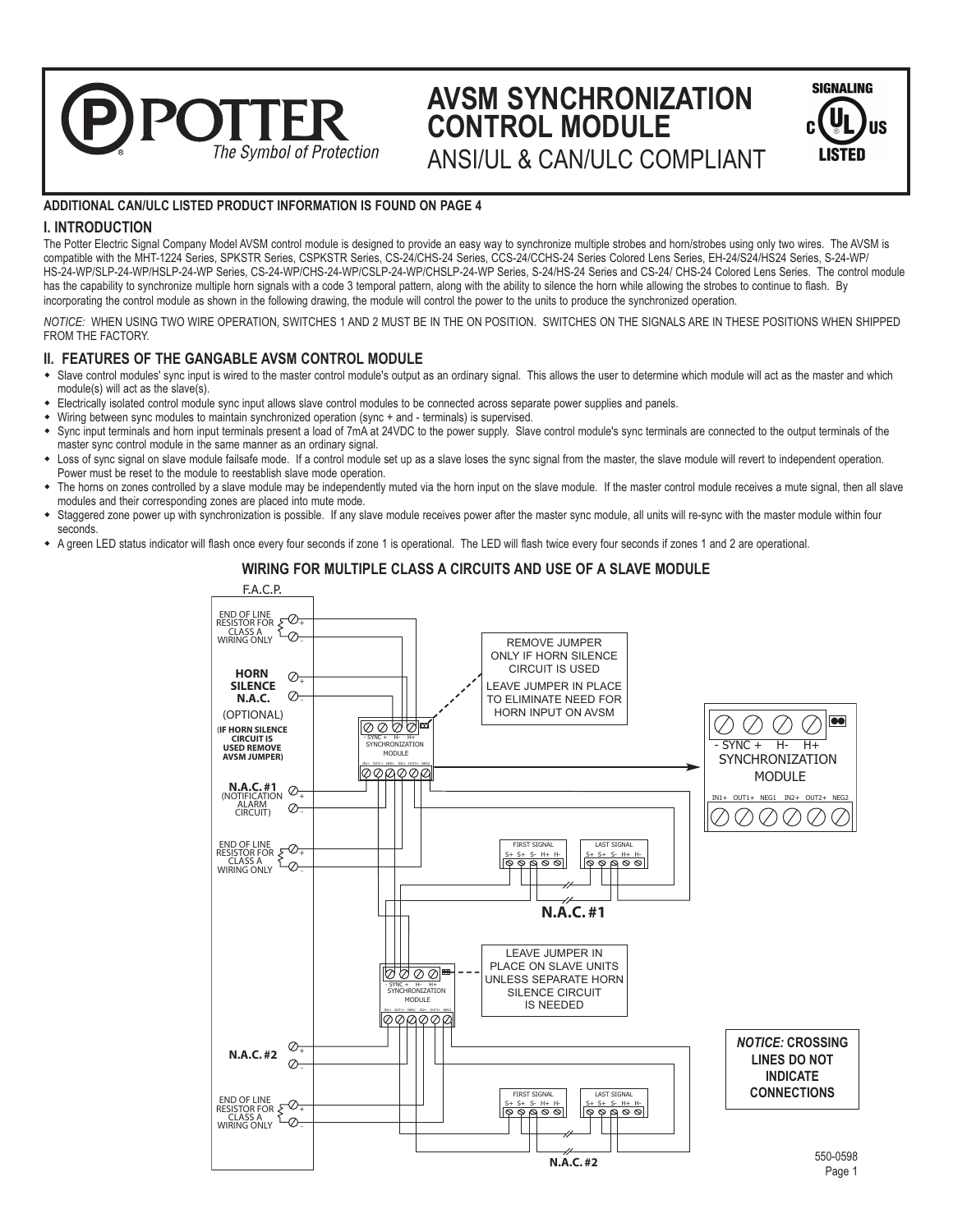

*NOTICE:* **CROSSING LINES DO NOT INDICATE CONNECTIONS**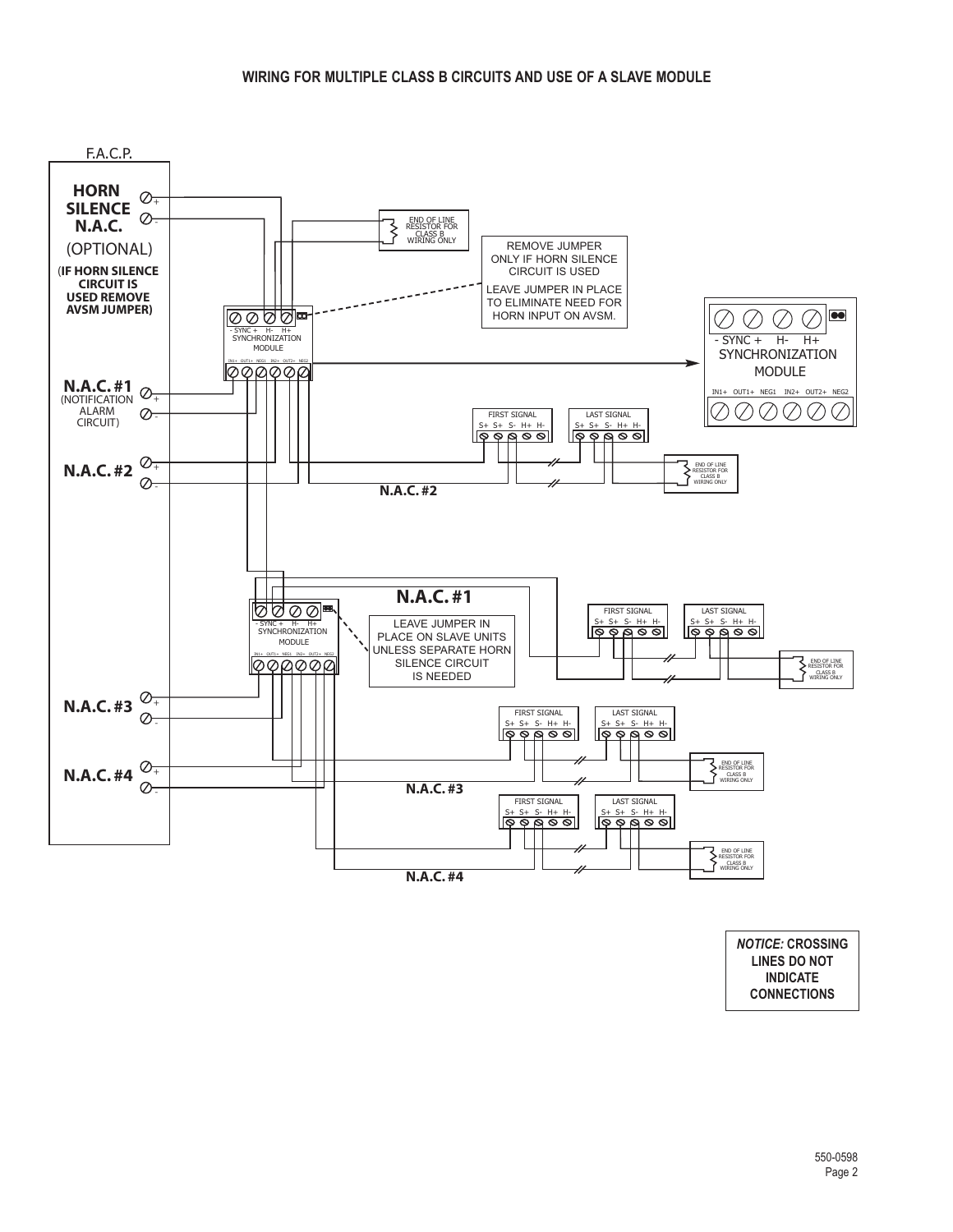### **WIRING FOR MULTIPLE CLASS B CIRCUITS AND USE OF A SLAVE MODULE**

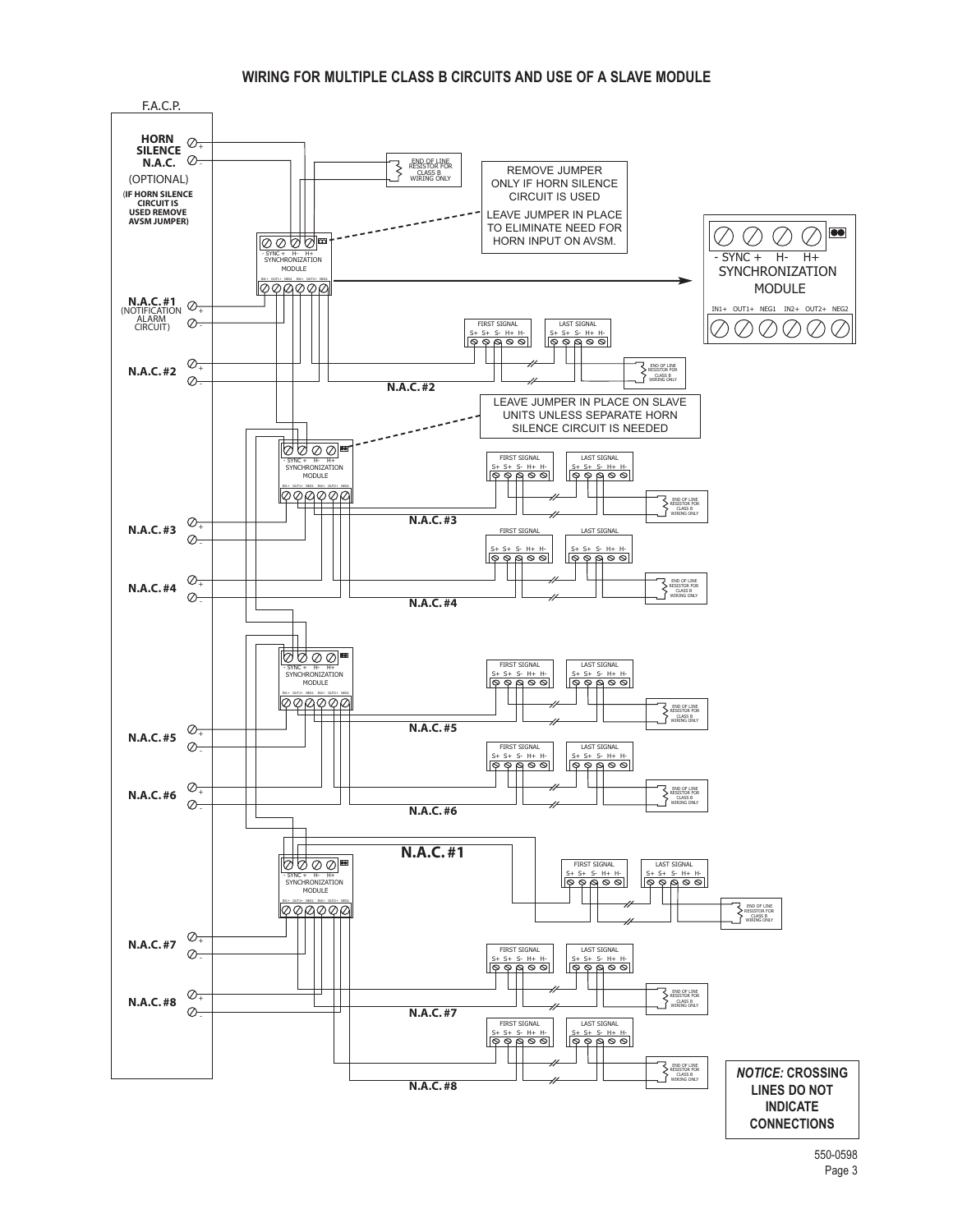# **A** WARNING

- The master control module must be powered at the same time or prior to the slave modules for proper operation.
- If only one set of input terminals are used, they must be IN1+, OUT1+, and NEG1 for the control module to operate.
- The master control module will not have any wiring connected to its sync input terminals establishing it as the master module. Doing so will cause all modules to operate **independently.**

# **III. ELECTRICAL SPECIFICATIONS**

|      | <b>Regulated 24VDC Max.</b> | I Regulated 24VFWR Max.<br>Operating Current (mA)   Operating Current (mA) |      | <b>Regulated 12VDC Max.</b><br>OperatingCurrent (mA) | Regulated 12VFWRMax.<br><b>Operating Current (mA)</b> |
|------|-----------------------------|----------------------------------------------------------------------------|------|------------------------------------------------------|-------------------------------------------------------|
| AVSM | 45                          |                                                                            | AVSM |                                                      |                                                       |

*NOTICE:* DC VOLTAGE RANGE LIMITS: 8-17.5V AND 16-33V. FWR VOLTAGE RANGE LIMITS: 8-17.5V AND 16-33V. THIS PRODUCT WAS ONLY TESTED TO THE STATED VOLTAGE RANGE(S); DO NOT APPLY 80% AND 110% OF THIS RANGE FOR SYSTEM OPERATION. UNITS HAVE BEEN TESTED TO 0°C, 49°C AND 93% HUMIDITY.

CAUTION: The AVSM is to be connected only to circuits that provide continuously applied voltage. Do not use this module on coded or interrupted circuits in which the voltage is cycled on and off.

- The AVSM has terminals which can accept wire sizes from #12 to #18AWG with two wires per terminal.<br>◆ The AVSM control module must be placed before the signals in the loop which are intended to be synch
- The AVSM control module must be placed before the signals in the loop which are intended to be synchronized and/or controlled.
- The horn input terminals on the AVSM presents a load of 7mA to the NAC. When wired in the two wire configuration, the load for both the strobe and horn current are placed solely on the strobe signal circuit.

# A WARNING

- w **DO NOT USE LOOPED WIRE UNDER THE TERMINALS. BREAK WIRE RUN TO PROVIDE SUPERVISION OF CONNECTION.**
- w **DO NOT EXCEED 10 OHMS OF RESISTANCE BETWEEN SIGNALS OR 20 SIGNALS PER LOOP.**
- w **DO NOT EXCEED 3 AMPS CONTINUOUS OR 5 AMPS PEAK LOAD CURRENT.**
- w **THIS APPLIANCE WILL NOT OPERATE WITHOUT ELECTRICAL POWER. AS FIRES FREQUENTLY CAUSE POWER INTERRUPTIONS, POTTER ELECTRIC SUGGESTS YOU DISCUSS FURTHER SAFEGUARDS WITH YOUR LOCAL FIRE PROTECTION SPECIALIST.**

#### *NOTICE:*

\* DO NOT OVER-TIGHTEN SCREWS OR DAMAGE TO BACK BOX MAY OCCUR

- wINTENDED FOR INDOOR USE ONLY
- \*CONDUIT AND SURFACE RACEWAY KNOCKOUTS INCLUDED
- $\bullet$  USE REINFORCEMENT WASHERS WHEN INSTALLING CONDUIT

# **ADDITIONAL INSTRUCTIONS FOR AVSM: CAN/ULC**

# **PRODUCT INFORMATION**

This appliance is listed in compliance with CAN/ULC S525 and/or CAN/ULC S526. This appliance is intended for use in fire alarm systems and is to be installed in accordance with this manual, the National Building Code of Canada, CAN/ULC S524 and local codes that provide standards on notification appliances for protective signaling systems. Wiring is to be in accordance with CSA C22.1 Canadian Electrical Code, Part 1, Safety Standard for Electrical Installations, Sec. 32.

#### **LIMITED WARRANTY**

For a period of 60 months from the date of manufacture (or as long as required by applicable law), Potter Electrical Signal Company, LLC warrants to you the original purchaser that your appliance will be free from defects in workmanship and materials under normal use and service.

This warranty does not apply and is void if damage or failure is caused by: accident, abuse, misuse, abnormal use, faulty installation, liquid contact, fire, earthquake or other external cause; operating the appliance outside Potter Electrical Signal Company, LLC's published guidelines; or service, alteration, maintenance or repairs performed by anyone other than Potter Electrical Signal Company, LLC. This warranty also does not apply to: consumable parts, such as batteries; cosmetic damage, including but not limited to scratches or dents; defects caused by normal<br>wear and tear or otherwise due to t

, TO THE EXTENT PERMITTED BY LAW, THIS WARRANTY AND THE REMEDIES SET FORTH HEREIN ARE EXCLUSIVE AND IN LIEU OF ALL OTHER WARRANTIES, REMEDIES AND CONDITIONS<br>WHETHER ORAL, WRITTEN, STATUTORY, EXPRESS OR IMPLIED. POTTER ELEC LIMITATION, WARRANTIES OF MERCHANTABILITY AND FITNESS FOR A PARTICULAR PURPOSE AND WARRANTIES AGAINST HIDDEN OR LATENT DEFECTS TO THE EXTENT PERMITTED BY LAW. TO THE EXTENT SUCH WARRANTIES CANNOT BE DISCLAIMED, SUCH IMPLIED WARRANTIES SHALL APPLY ONLY FOR THE WARRANTY PERIOD SPECIFIED ABOVE. PLEASE NOTE THAT<br>SOME STATES (COUNTRIES AND PROVINCES) DO NOT ALLOW LIMITATION ON H YOU. EXCEPT AS PROVIDED IN THIS WARRANTY AND TO THE EXTENT PERMITTED BY LAW, POTTER ELECTRICAL SIGNAL COMPANY, LLC WILL NOT BE LIABLE FOR ANY DIRECT, SPECIAL, INCIDENTAL OR CONSEQUENTIAL DAMAGES RESULTING FROM ANY BREACH OF WARRANTY OR CONDITION, OR ARISING IN CONNECTION WITH THE SALE, USE OR REPAIR OF THE<br>APPLIANCE, OR UNDER ANY OTHER LEGAL THEORY, INCLUDING BUT NOT LIMITED TO OF MONEY, LOSS OF BUSINESS, LOSS OF OPPORTUNITY, LOSS OF GOODWILL, AND LOSS OF REPUTATION. THE MAXIMUM LIABILITY OF POTTER ELECTRICAL SIGNAL COMPANY, LLC SHALL NOT IN ANY CASE EXCEED THE PURCHASE PRICE PAID BY YOU FOR THE APPLIANCE. PLEASE NOTE THAT SOME STATES (COUNTRIES AND PROVINCES) DO NOT ALLOW THE<br>EXCLUSION OR LIMITATION OF INCIDENTAL OR CONSEQUENTIAL DAMAGES, SO THE

If a defect in workmanship or materials causes your appliance to become inoperable within the warranty period, you must return the appliance to Potter Electrical Signal Company, LLC postage prepaid to: Potter Electrical Signal Company, LLC, 1609 Park 370, Hazelwood MO 63042. You must prove to the satisfaction of Potter Electrical Signal Company, LLC the date of purchase of your appliance. You must<br>also enclose a return must also pack the appliance to minimize the risk of it being damaged in transit. If we receive an appliance in a damaged condition as the result of shipping, we will notify you and you must seek a claim with the shipper.

lf you submit a valid claim to Potter Electrical Signal Company, LLC during the warranty period, Potter Electrical Signal Company, LLC will, at its option, repair your appliance or furnish you وlith a new or rebuilt applia replacement parts provided by other parties. Your repaired or replacement appliance will be returned to you free of charge and it will be covered under the warranty for the balance of the warranty period, if any. When a product or part is replaced, any replacement item becomes your property and the replaced item becomes property of Potter Electrical Signal Company, LLC. For **additional warranty and product information go to www.pottersignal.com.**

THIS WARRANTY GIVES YOU SPECIFIC LEGAL RIGHTS AND YOU MAY ALSO HAVE OTHER RIGHTS WHICH VARY FROM STATE TO STATE (OR BY COUNTRY OR PROVINCE). BY THIS WARRANTY, POTTER ELECTRICAL SIGNAL COMPANY, LLC DOES NOT LIMIT OR EXCLUDE YOUR RIGHTS EXCEPT AS ALLOWED BY LAW. TO FULLY UNDERSTAND YOUR RIGHTS, YOU **SHOULD CONSULT THE LAWS OF YOUR COUNTRY, PROVINCE OR STATE.**

#### Important Notice:

These materials have been repared by Potter Electrical Signal Company. LLC ("Potter) for informational puroses only, are necessanily summany, and are on tustomate and subset all the set of the constant summand in the set o

Potter Electric Signal Company, LLC 1609 Park 370, Hazelwood, MO 63042 Phone: 800-325-3936 www.pottersignal.com



#### **AVSM Includes:**

- 1 High impact plastic Surface box
- $-8-16 \times 11/2$ " steel screws
- 3 Metal washers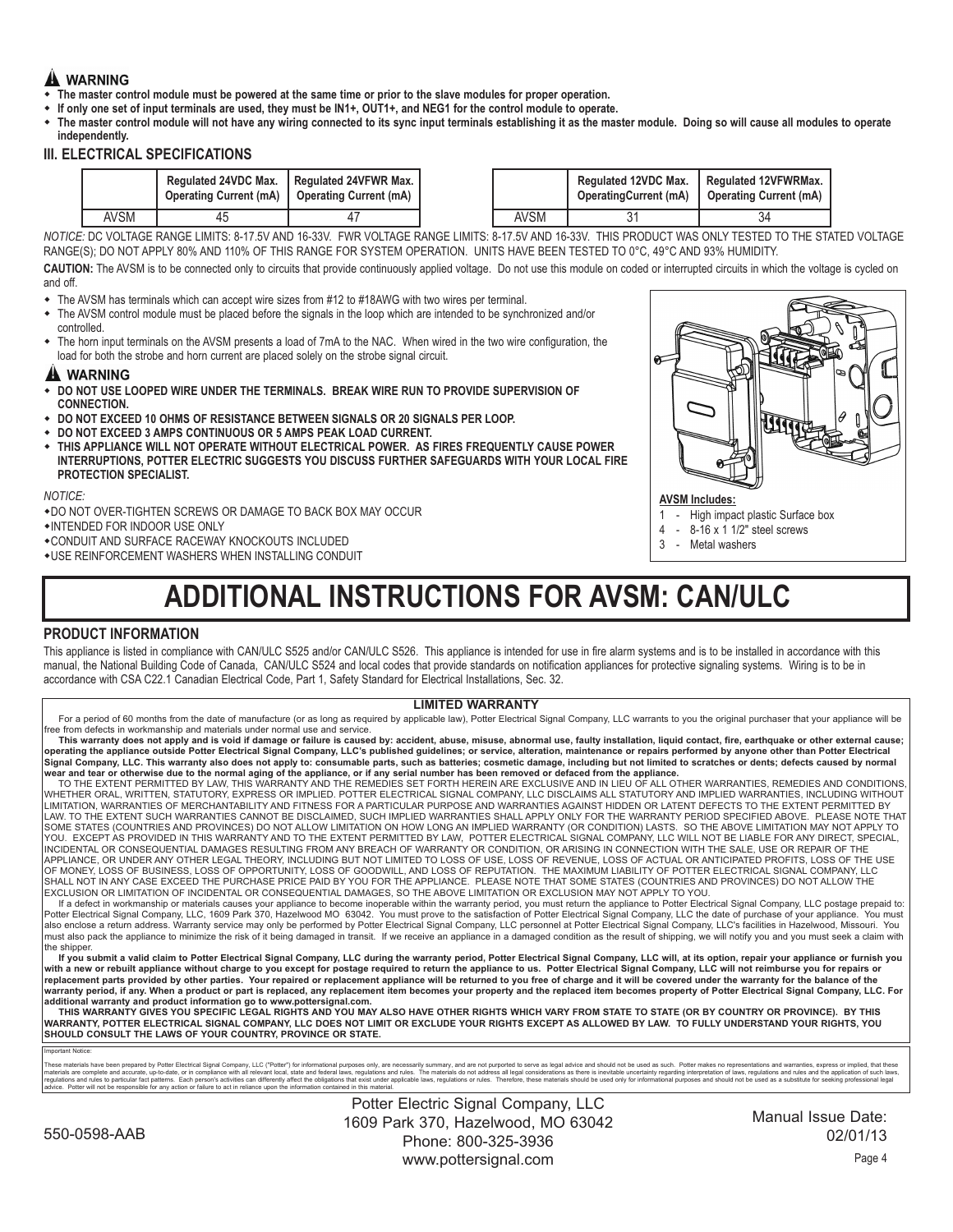# **MODULE DE COMMANDE DE SYNCHRONISATION AVSM**

| <b>SIGNALING</b>     |
|----------------------|
| r.<br>'IIS<br>LISTED |

The Symbol of Protection CONFORME AUX NORMES ANSI/UL ET CAN/ULC

# **POUR DES RENSEIGNEMENTS SUPPLÉMENTAIRES SUR L'HOMOLOGATION CAN/ULC DU PRODUIT, VOIR LA PAGE 4.**

# **I. INTRODUCTION**

 $\bigcap$ 

Le module de commande AVSM de Potter Electric Signaling Company est conçu pour fournir un moyen facile de synchroniser de multiples stroboscopes et avertisseurs stroboscopes en utilisant uniquement deux fils. L'AVSM est compatible avec la série MHT-1224, la série SPKSTR, la série CSPKSTR, la série CS-24/CHS-24, la série à lentille colorée CCS-24/CCHS-24, la série EH-24/S24/HS24, la série S-24-WP/HS-24-WP/SLP-24-WP/HSLP-24-WP, la série CS-24-WP/CHS-24-WP/CSLP-24-WP/CHSLP-24-WP, la série S-24/HS-24 et la série à lentille colorée CS-24/CHS-24. Le module de commande peut synchroniser les signaux de multiples avertisseurs au moyen du mode Temporel 3 et peut aussi couper les avertisseurs tout en permettant aux stroboscopes de continuer de clignoter. En intégrant le module de commande comme illustré au dessin suivant, il pourra commander l'alimentation des appareils pour assurer un fonctionnement synchronisé.

*AVIS :* AVEC LE FONCTIONNEMENT À DEUX FILS, LES COMMUTATEURS 1 ET 2 DOIVENT ÊTRE EN POSITION « ON » . LES COMMUTATEURS DES APPAREILS DE SIGNALISATION DOIVENT DEMEURER DANS LA POSITION CONFIGURÉE À L'USINE.

# **II. CARACTÉRISTIQUES DU MODULE DE COMMANDE AVSM POUVANT ÊTRE INSTALLÉ SUR UNE BOÎTE ÉLECTRIQUE**

- w L'entrée de synchronisation du module auxiliaire est branchée à la sortie du module de commande comme une sortie de signal ordinaire. Ainsi, l'utilisateur peut choisir lequel des modules sera le module de commande maître et lequel sera le module auxiliaire.
- w L'entrée électrique de synchronisation isolée du module de commande permet de brancher les modules de commande auxiliaires à des alimentations et à des panneaux distincts.
- w Les fils qui relient les modules de synchronisation afin d'assurer un fonctionnement synchronisé (bornes + et de synchronisation) sont supervisés.
- Les bornes d'entrée de synchronisation et les bornes d'entrée de l'avertisseur ont une charge de 7 mA à l'alimentation pour une tension de 24 V c.c. Les bornes de synchronisation des modules auxiliaires sont raccordées aux bornes de sortie du module de commande maître comme s'il s'agissait d'un signal ordinaire.
- w Perte du signal de synchronisation sur un module auxiliaire avec mode à sécurité intégrée. Lorsqu'un module de commande configuré comme module auxiliaire perd le signal de synchronisation du module maître, il repasse en mode de fonctionnement indépendant. L'alimentation doit être réinitialisée au module pour rétablir le fonctionnement en mode auxiliaire.
- Les avertisseurs des zones commandées par un module auxiliaire peuvent être indépendamment coupés au moyen de l'entrée de l'avertisseur du module auxiliaire. Lorsque le module de commande maître reçoit un signal de silence, tous les modules auxiliaires et les zones qui y correspondent sont placés en mode Silence.
- Il est possible d'alimenter de manière saccadée les zones sous synchronisation. Lorsqu'un module auxiliaire est alimenté après le module maître de synchronisation, tous les appareils se resynchronisent avec le module maître en moins de quatre secondes.
- w Un voyant d'état à DEL clignote toutes les quatre secondes lorsque la zone 1 est opérationnelle. La DEL clignote deux fois toutes les quatre secondes lorsque les zones 1 et 2 sont opérationnelles.

# **BRANCHEMENT DE MULTIPLES CIRCUITS DE CLASSE A ET UTILISATION D'UN MODULE AUXILIAIRE**

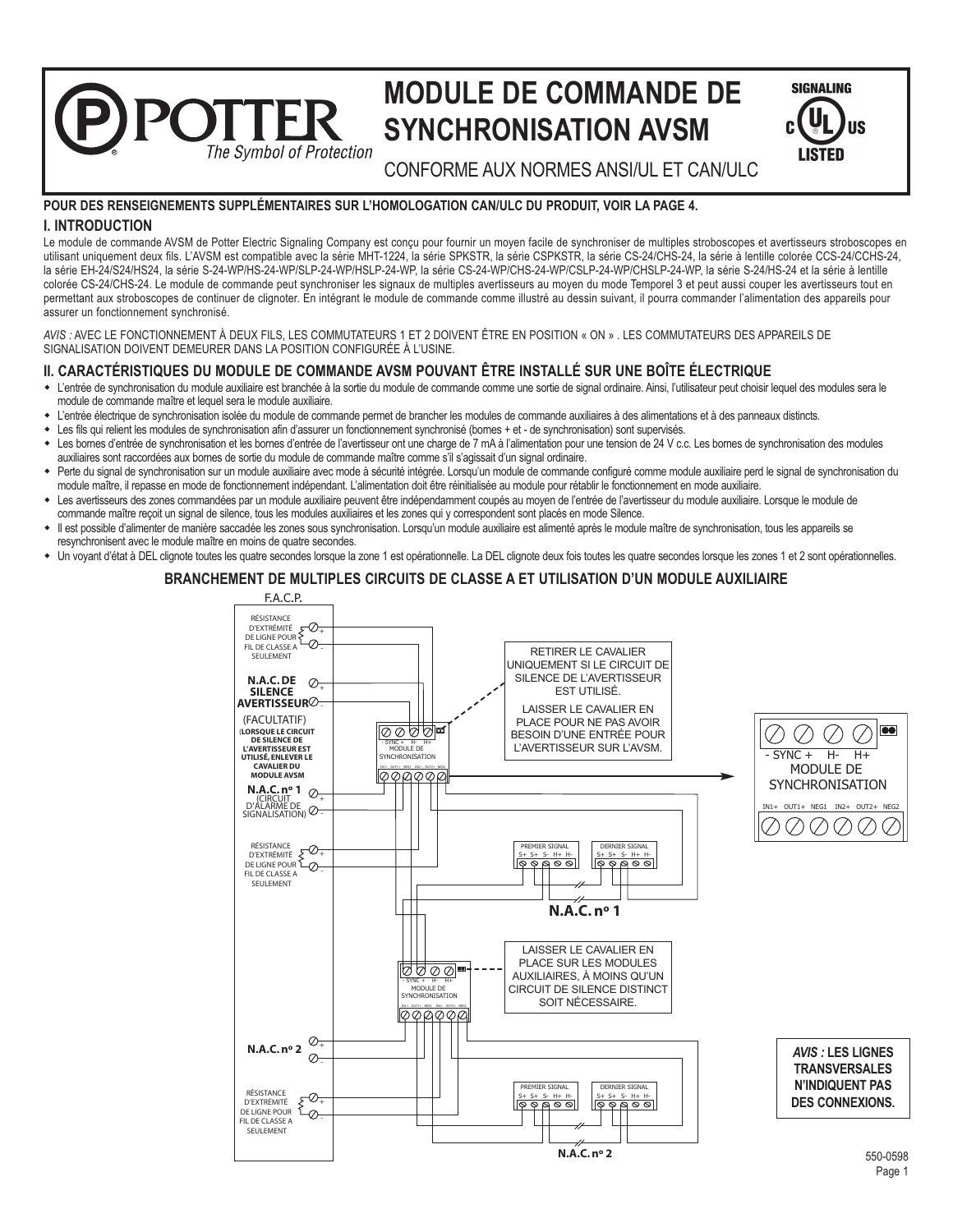

*AVIS :* **LES LIGNES TRANSVERSALES N'INDIQUENT PAS DES CONNEXIONS.**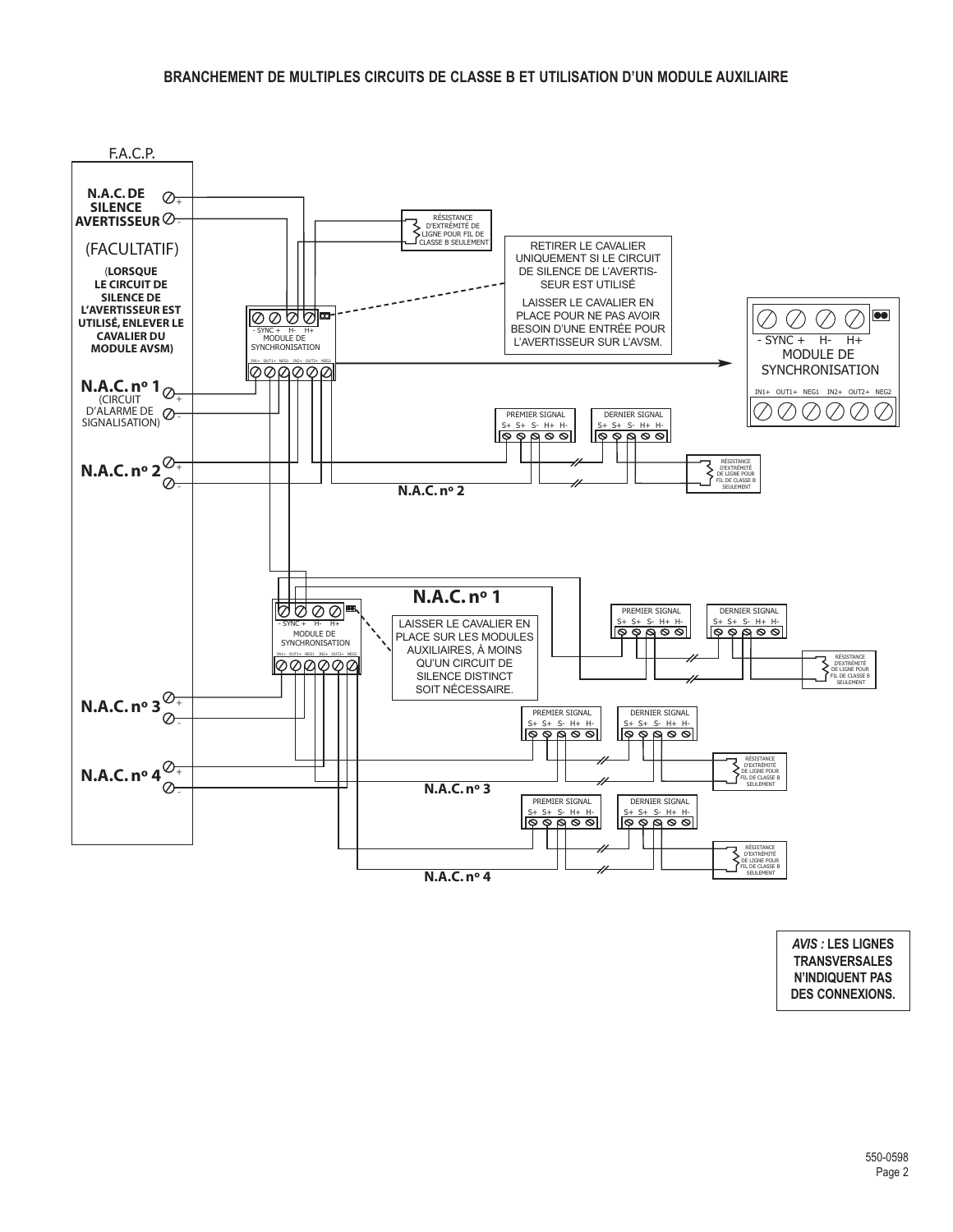# **BRANCHEMENT DE MULTIPLES CIRCUITS DE CLASSE B ET UTILISATION D'UN MODULE AUXILIAIRE**